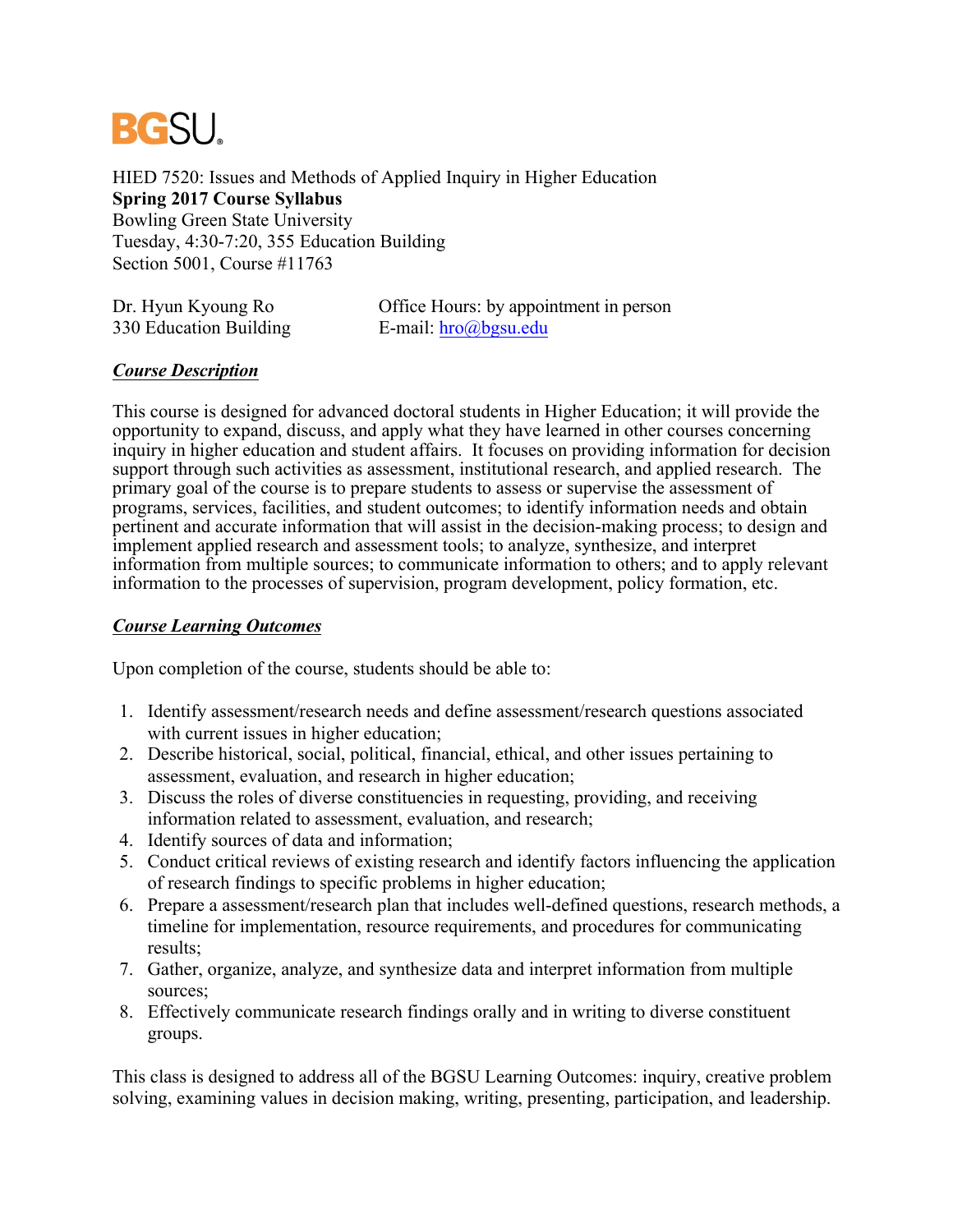This course is also designed to focus on the Assessment, Evaluation, and Research competency of the American College Personnel Association (ACPA) and National Association of Student Personnel Administrators (NASPA)'s *Professional Competencies for Student Affairs Professionals*(2015).

# *Required Texts*

- Bresciani, M.J., Gardner, M.M., & Hickmott, J. (2009). *Demonstrating Student Success*. Sterling, VA: Stylus Publishing.
- Henning, G. W., & Roberts, D. (2016). *Student Affairs Assessment: Theory to Practice*. Stylus Publishing, LLC.

# *Other Required Reading: (all are available on CANVAS each week)*

ASK (Assessment Skills and Knowledge) Content Standards for Student Affairs Practitioners and Scholars by ACPA College Student Educators International.

Busby, K. (2015). Co-curricular outcomes assessment and accreditation. *New Directions for Institutional Research, 164*, 39-50.

DeBerard, M. Scott, Glen I. Spielmans, & Deana C. Julka (2004). Predictors of academic achievement and retention among college freshmen: A longitudinal study. *College Student Journal*, 38 (1), 66-80.

Harper, S. R., & Museus, S. D. (2007). Using Qualitative Methods in Institutional Assessment, *New Directions for Evaluation*, 136.

Krueger, R. A. (2002). *Designing and conducting focus group interviews*. Charleston, IL: Illinois Higher Education Center. Retrieved from http://www.eiu.edu/~ihec/Krueger-FocusGroupInterviews.pdf

Kuh, G. D., Jankowski, N., Ikenberry, S. O., Kinzie, I. (2014). *Knowing What Students Know and Can Do: The Current State of Student Learning Outcomes Assessment in U.S. Colleges and Universities.* Urbana, IL: University of Illinois and Indiana University, National Institute for Learning Outcomes Assessment.

Perna, L. W. (2004). Understanding the decision to enroll in graduate school: Sex and racial/ethnic group differences, *Journal of Higher Education*, 75 (5), 487-527

Rocconi, L. M., Ribera, A. K., & Nelson Laird, T. F. (2015). College seniors' plans for graduate school: Do deep approaches learning and Holland academic environments matter? *Research in Higher Education, 56*(2), 178-201. doi:10.1007/s11162-014-9358-3

Schuh, J. H., & Gansemer-Topf, A.M. (2010, December). *The Role of Student Affairs in Student Learning Assessment* (NILOA Occasional Paper No.7). Urbana, IL: University of Illinois and Indiana University, National Institute for Learning Outcomes Assessment.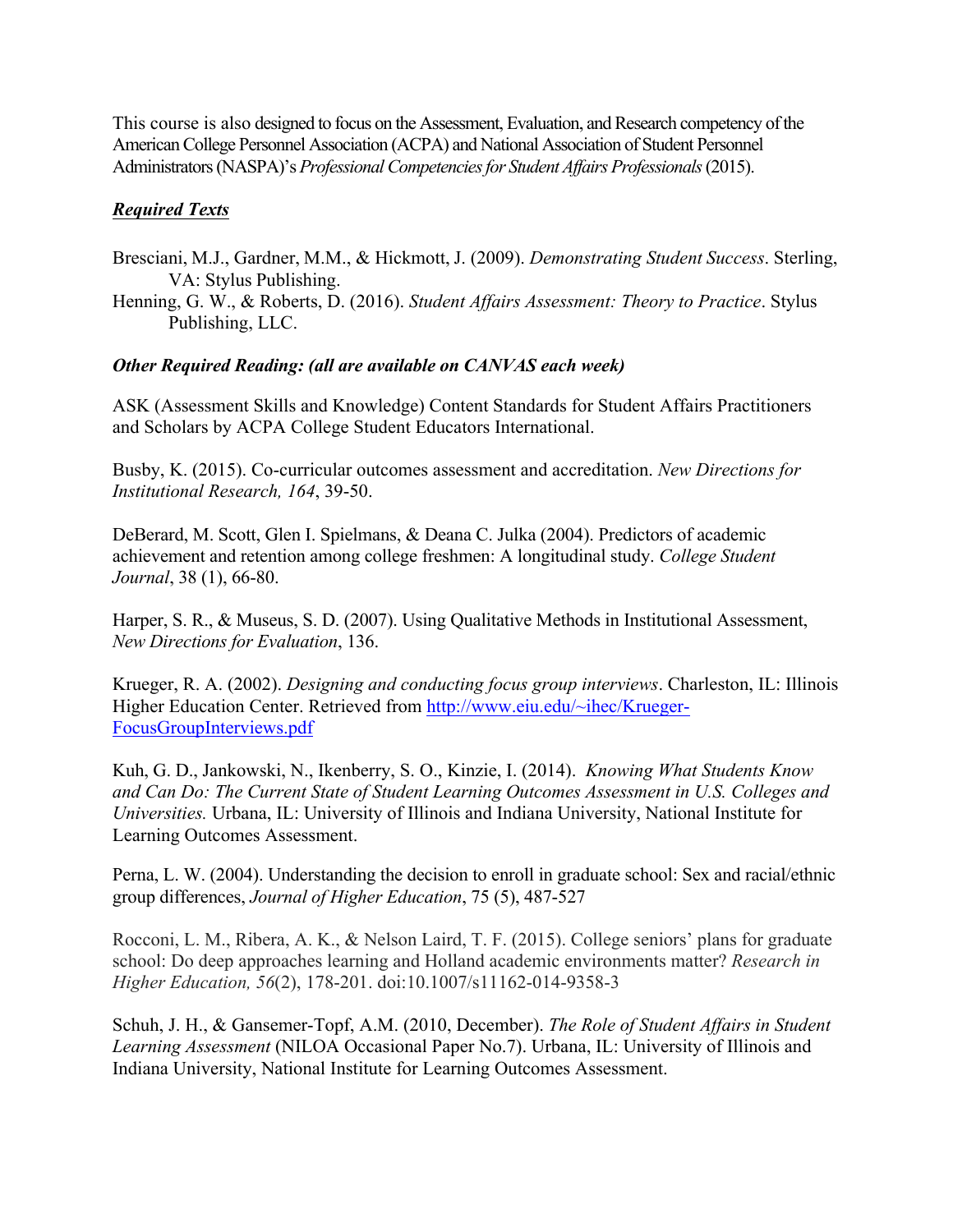Roberts, D. (2015). Direct measures of co-curricular learning. *New Directions for Institutional Research, 164*, 61-70.

## *Assignments*

### *Class Participation – Every week*

- 1. *Individual class participation and attendance*: It is expected that you will attend class each week and participate actively in class discussions and activities. Your contributions to class discussions are essential to the success of a seminar. Unexplained absences will adversely affect your grade.
- 2. *Weekly discussion leader*: Each person will be assigned to lead discussion on reading materials (textbook or additional reading materials).

### *Interview with administrators*

You will create a structured interview guide for a functional area of your choosing. Based on a functional area of interest, you will design an interview guide with structured discussion sections (introduction, transitions, closing). The interview guide should be for a one-on-one, about 30 minutes to 1 hour in length. Plan ahead. Interview the administrators about their assessment efforts, plans, vision, practices, and challenges and difficulties. Prepare 20-30 minutes presentation from your interview and incorporate reading materials into your presentation.

#### *Survey development*

You will create a 1-2 page assessment questionnaire for a functional area of your choosing with overarching assessment questions (or for your dissertation/research). Based on a functional area of interest, you will design a questionnaire to assess a program or initiative. It is critical not only to consider the appropriateness of questions, functionality, and response format but also to make sure your survey questions actually can help answer your assessment/dissertation/research questions. All students should review others' survey questionnaire and bring a printed or electronic copy of others with feedback into class for discussion.

### *Instrument review & critique presentation*

The purpose of this assignment is for you to demonstrate that you can critically evaluate an existing research or assessment instrument and apply that instrument to a new context. For this assignment an existing instrument is any scaled inventory, questionnaire, or interview or focus group protocol that has been used to collect data in the past five years. You will be assigned one of the following survey:

- 1. CIRP Freshman/Senior Survey (HERI)
- 2. Diversity Learning Environments Survey (HERI)
- 3. HERI faculty survey (HERI)
- 4. National Survey of Student Engagement (NSSE)
- 5. Faculty Survey of Student Engagement (FSSE)
- 6. Beginning College Survey of Student Engagement (BCSSE)
- 7. Interfaith Diversity Experiences and Attitudes Longitudinal Survey (IDEALS)
- 8. National Survey of Longitudinal Freshmen (NSLF)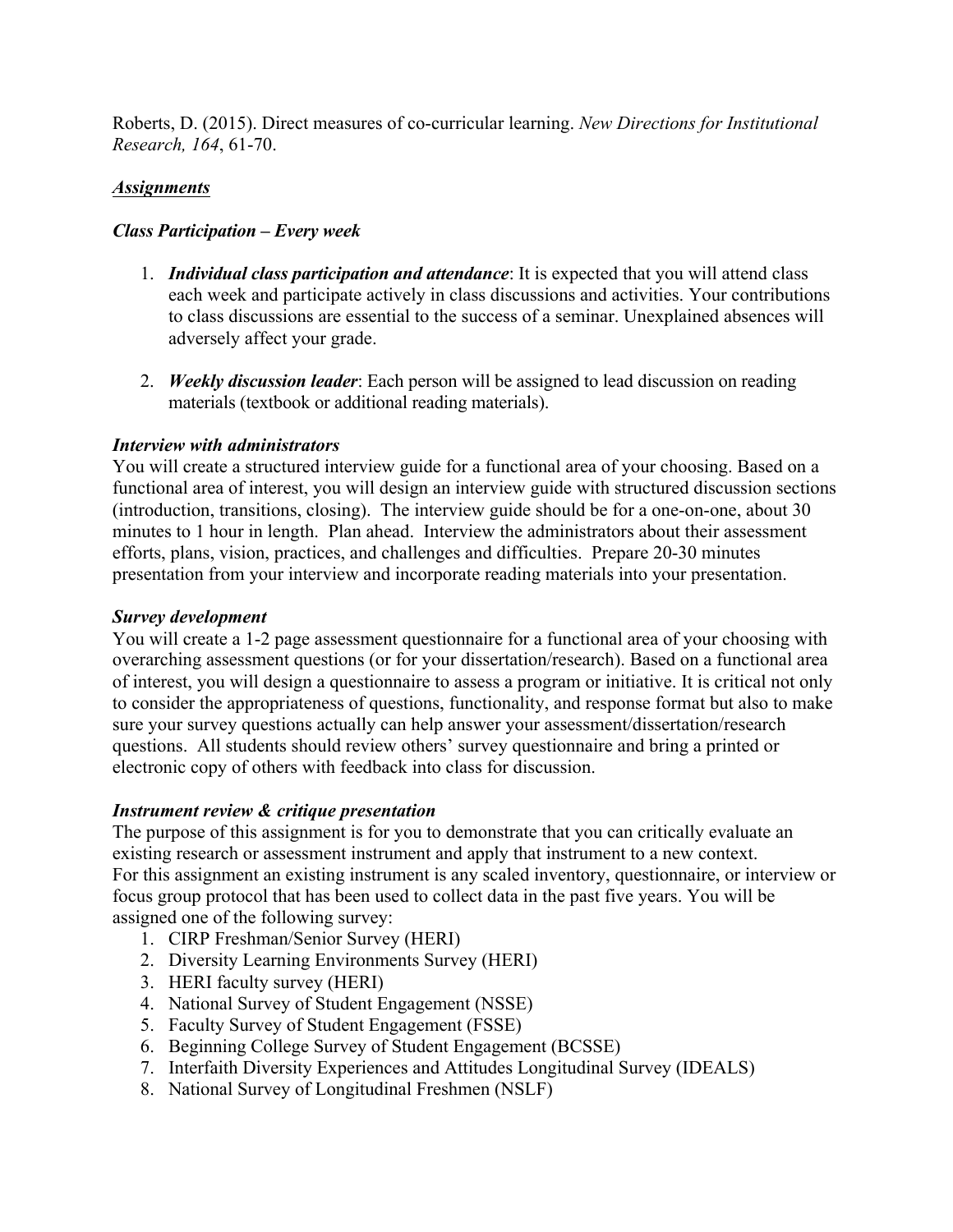## *Article review paper (doctoral students only)*

You will choose an article based on the interests of your dissertation or assessment in your functional area. Choose an article using quantitative, qualitative, or mixed methods. You will review the article and write a paper about what you learn from it (in terms of topics, problem statement, lit review, methodology, and implications) and what you suggest for a future study. (5-6 page)

### Add the questions

- 1. What degree of confidence do you have in the study reported in this article? Comment on the appropriateness of the overall research design and methodology, sample, data collection procedures, data analyses, and presentation of the results, conclusions, and recommendations of the study. Describe any changes that you believe would enhance the quality of the study.
- 2. Specifically, what additional quantitative/qualitative analyses or additional data collection would you recommend be completed on these data in order to examine them with greater sophistication than what was provided here?

# *Assessment project (or Research project)*

The assessment project is an opportunity for you to gain real-world experience in conducting assessment and in working on an assessment team. Student teams of three or four students will be assigned to one of the assessment projects listed in the syllabus. The project is divided into smaller parts to assist you in the development, execution, and delivery of a strong assessment project that will result in a well written assessment report that will be an asset to the department for which the assessment was conducted. Each team is responsible for arranging a means for sharing the assessment both in report form and in presentation form with their client (contact at the site) outside of class time. Clients will also be asked to provide an assessment of the work your team completed for them.

Assessment Plan: Intro, Lit review, and Method Plan Analysis Report: Method, Data analysis and Findings Final Assessment Presentation Final Assessment Report

### *Group Roles for Assessment Project*

You will be working in small groups of three or four, but one of you will be assigned the role of contact with the client and one of you will have the role of contact with the instructors. In these roles you are responsible for being the contact for your group with the instructors or your client. This is to avoid multiple people contacting the client. The third group member serves as the team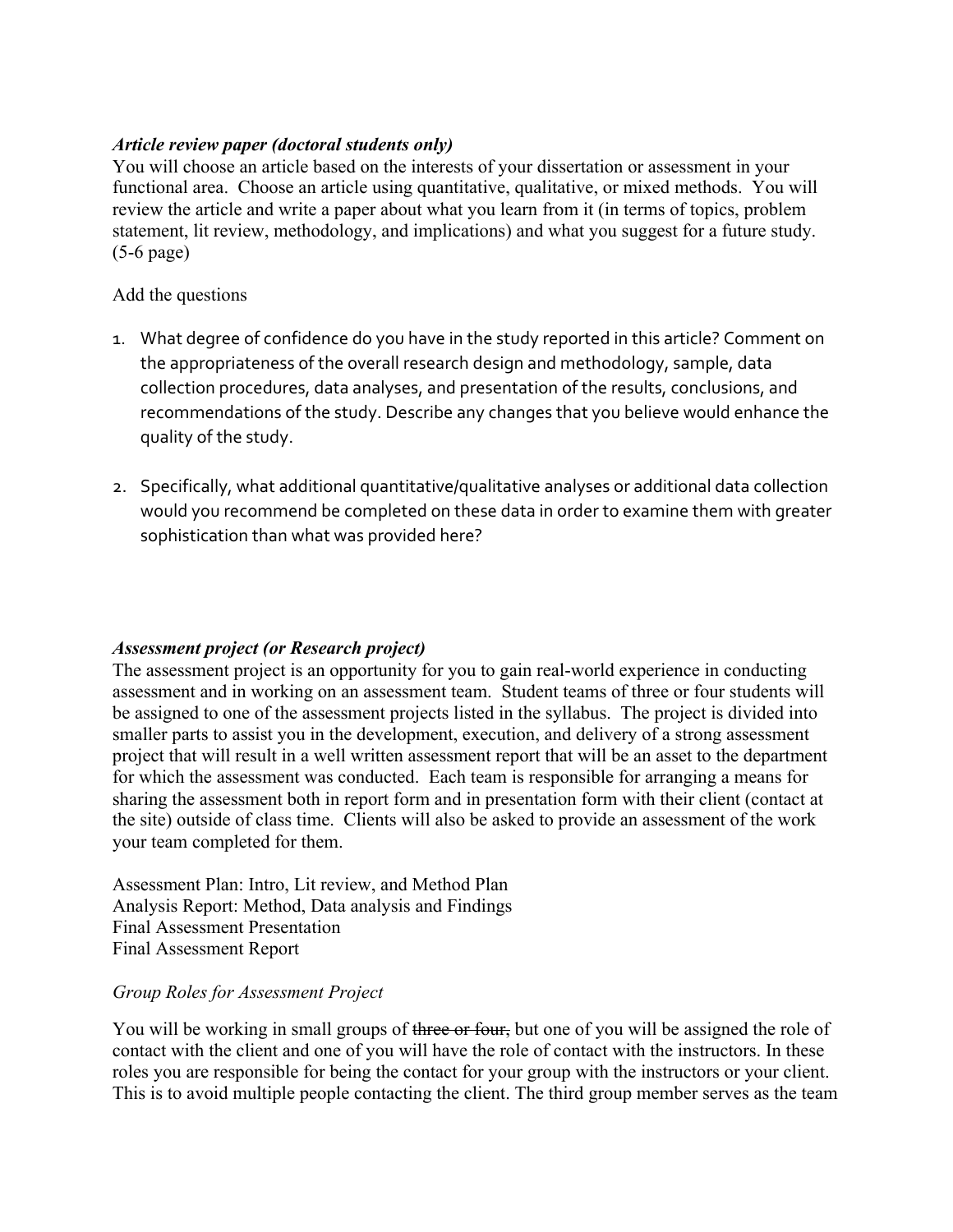manager and is responsible for making sure the team functions well. If your team has fourth member your team is responsible for creating a useful role for this team member that will contribute to the strength of the team overall.

*Assessment Project Sites*

TBD

## *Alternative Assignments*

If you wish to propose an alternate assignment in place of any of those listed above, please develop a short proposal for discussion with me, clearly identifying how your plan will meet the same learning goals as the standard assignment.

### *Course Evaluation:*

- 1. Class participation and students' reading discussion lead (10%)
- 2. Presentation: Interview with administrators (10%)
- 3. Presentation: Instrument Review and Critique (15%)
- 4. Paper: Article Review (10%)
- 5. Paper: Survey Development (15%)
- 6. Individual/Group paper and presentation: Assessment Project (or Research Project)  $(40\%)$ :
	- a. Assessment Plan (10%): Intro, Lit review, and Method Plan
	- b. Analysis Report (10%): Data analysis and Findings
	- c. Final Assessment Presentation (10%)
	- *d.* Final Assessment Report (10%)

The Assessment project:

Should have 3-4 (not 2) members.

Assign assessment projects/clients

Your final grade in the course is the weighted average of grades received on individual assignments.

A 90-100% B 80-89% C 70-79% D 60-69% F <60%

About grading: **An "A" paper or project is excellent**—it is very strong in every sense. It represents a very solid job in addressing all aspects of the assignment, shows complex thinking and insight, reflects graduate-level writing (including introductory and concluding comments and appropriate transitions linking various sections), and is free of errors (e.g., APA, grammar, spelling, syntax, logic, organization, clarity, style). **A "B" paper is good**. It has some weaknesses in one of more of these areas but captures the essential elements of the assignment.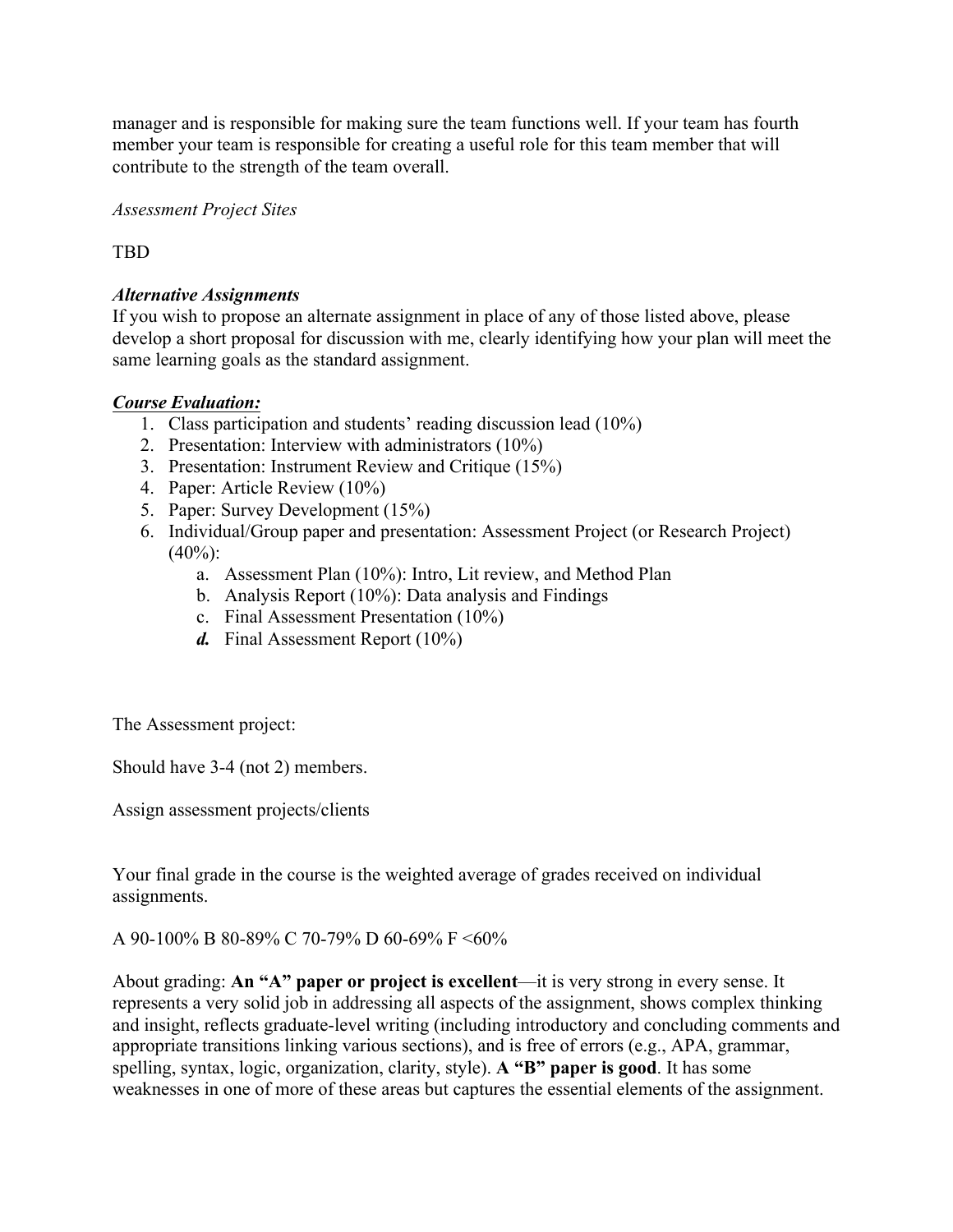Lower grades are assigned to papers and projects with more significant weaknesses in the areas noted above and do not reflect the quality expected in graduate-level studies.

Incompletes will not be given except for major emergencies (e.g., hospitalization) late in the term and only after consultation and mutual agreement upon a contract specifying when the work will be completed. Incompletes will not be granted simply because more time is desired to complete the assignments or one wishes to complete the course during a subsequent semester.

### **Academic Integrity**

From the *2008-2009 Graduate Catalog*: "Academic honesty is the central value of an academic community. It is expected that graduate students will neither engage in nor facilitate cheating (using or attempting to use unauthorized materials, information, or study aids), fabrication (falsification or invention of any information or citation), or plagiarism (representing the words or ideas of others as one's own) in their academic work" (p. 27). Please note that you may not submit an assignment that has been or will be submitted for another course. See the Student Handbook (http://www.bgsu.edu/offices/sa/studentdiscipline/) for the full policy on academic honesty.

### **Policies and Reminders**

#### Accommodations

### *Documented disabilities*

Please notify me in advance of the first assignment if you will need any accommodations for a documented disability. *Disability Services for Students, 38 College Park*. The goal of the Disability Services for Students Office is to help provide equal access and reasonable accommodations to students with disabilities attending BGSU and to act as a resource to faculty and staff. Students wishing to discuss their eligibility for such accommodations are encouraged to contact the office. **Phone**: 419-372-8495, **Fax**: 419-372-8496, **TDD**: 419-372-0582.

### *Religious observances*

If you will miss class because of the observance of a religious holiday, please see me as soon as possible to determine an alternate way to cover the material.

Attendance I assume that all students will attend all scheduled classes for the duration of the class time. I recognize that situations (other than religious/civic observances) sometimes occur which are beyond your anticipation or control. However, routine meetings, regularly scheduled events/programs, or other non-emergency situations arising with your internship or practicum office are not sufficient reasons to miss class. If you will miss class, please try to notify me in advance if possible. Contact one of your fellow students to review the material we covered in class and any announcements. Coming to class late disrupts the learning of the class and is disrespectful to all and should therefore be avoided if at all possible. Significant numbers of absences (i.e., more than two) or tardiness will affect your final grade.

Non-sexist/offensive language This class must be a comfortable place for everyone. To that end, you are asked to pay attention to both the effect and the intentions of your words, and to avoid deliberately using language that is demeaning to others. When listening to other students, assess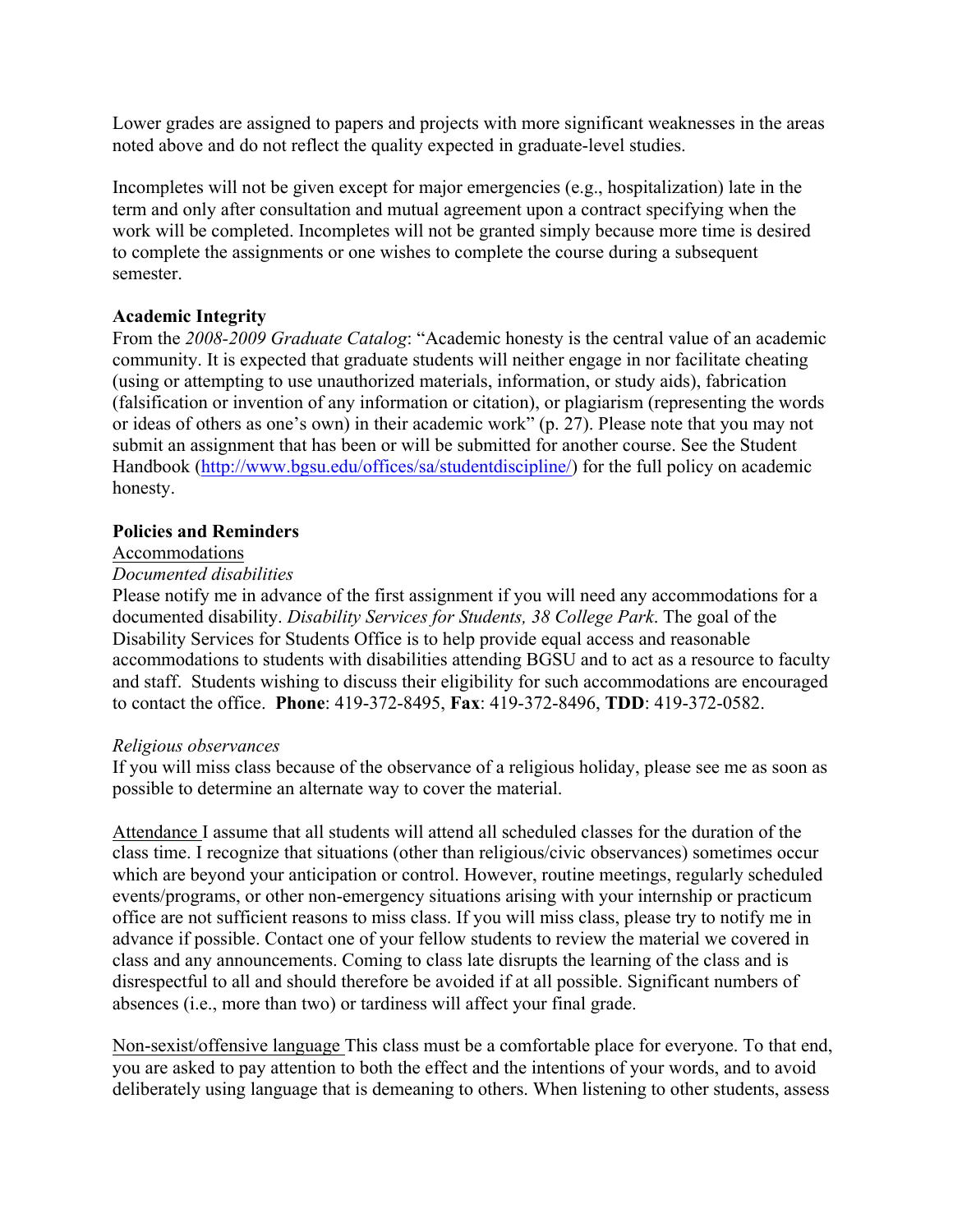both the intent and the effect of those words *before* assuming offensive intent. Any papers using sexist, racist, heterosexist, ableist, ageist, or otherwise inappropriate language will be returned without a grade.

Announcements Announcements will be distributed through Canvas messages. Please check your BGSU email account and Canvas regularly.

Cell Phones & Other Electronic Devices If you bring a cell phone to class, please assure that it is off. You should not be emailing, texting, tweeting, or updating your status on Facebook, LinkedIn, Twitter, or any other social networking sites during class. You may bring a laptop to access class readings or the Internet *for class-related purposes only*. If this privilege is abused, then I will rescind permission to have laptops in class.

# *Schedule and Readings*

| <b>Session 1</b> | <b>Jan 10</b>  | <b>Course Overview &amp; Introduction to Research and Assessment in</b><br><b>Higher Education</b>        |  |
|------------------|----------------|-----------------------------------------------------------------------------------------------------------|--|
|                  |                | Henning & Roberts – Chapter 1                                                                             |  |
|                  |                | ASK (Assessment Skills and Knowledge)                                                                     |  |
| <b>Session 2</b> | <b>Jan 17</b>  | <b>Introduction to Applied Inquiry in Higher Education</b>                                                |  |
|                  |                | Henning & Roberts – Chapters 3, 4                                                                         |  |
|                  |                | Kuh, Jankowski, Ikenberry, Kinzie (2014)<br>$\bullet$                                                     |  |
| <b>Session 3</b> | <b>Jan 24</b>  | <b>Evolution, Significance, and Development of Learning Outcomes-</b><br><b>Based Assessment/Research</b> |  |
|                  |                | Bresciani et al. – Chapters 1, 2, & 3                                                                     |  |
|                  |                | Schuh & Gansemer-Topf (2010, December)<br>$\bullet$                                                       |  |
|                  |                | Roberts (2015)<br>$\bullet$                                                                               |  |
| <b>Session 4</b> | <b>Jan 31</b>  | <b>Student Presentation: Interview with administrators</b>                                                |  |
| <b>Due Date</b>  | Feb 6<br>(9am) | <b>Assessment Project - Assessment Plan Report</b>                                                        |  |
| <b>Session 5</b> | Feb 7          | <b>Survey Design and Development</b>                                                                      |  |
|                  |                | Henning & Roberts – Chapters 7, 8                                                                         |  |
|                  |                | Bresciani et al. - Chapter 4                                                                              |  |
| <b>Session 6</b> | <b>Feb 14</b>  | <b>Analysis for Quantitative Assessments (Concept)</b>                                                    |  |
|                  |                | Henning & Roberts – Chapters 9<br>$\bullet$                                                               |  |
|                  |                | DeBerard, Spielmans, & Julka (2004)<br>$\bullet$                                                          |  |
|                  |                | Perna (2004)<br>$\bullet$                                                                                 |  |
|                  |                | Rocconi, Ribera, & Laird (2015)                                                                           |  |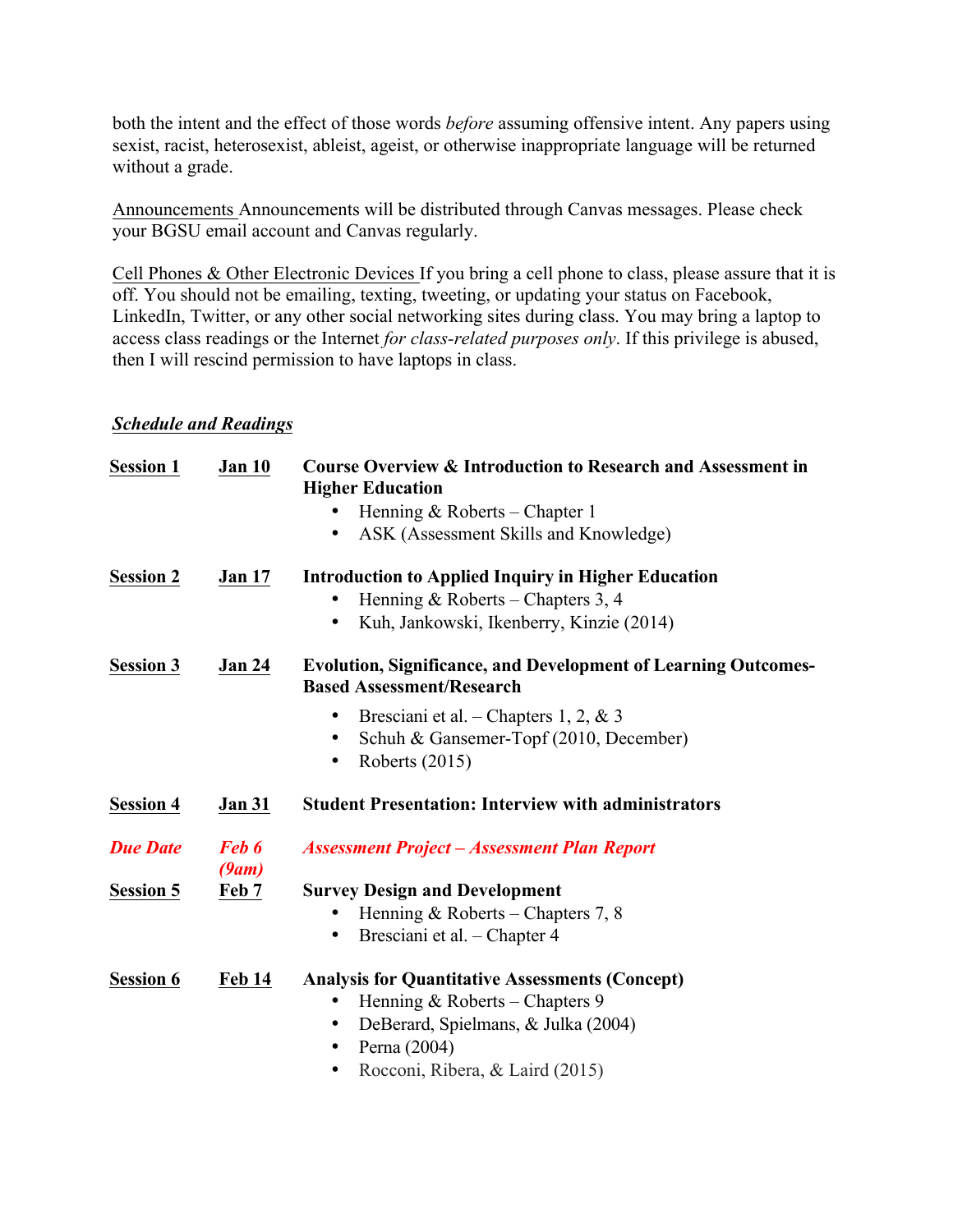| <b>Session 7</b>  | <b>Feb 21</b>          | <b>Student Presentation: Instrument Review and Critique</b>                          |  |
|-------------------|------------------------|--------------------------------------------------------------------------------------|--|
| <b>Session 8</b>  | <b>Feb 28</b>          | <b>Qualitative Data Collection and Analysis</b>                                      |  |
|                   |                        | Henning & Roberts – Chapters 10, 11                                                  |  |
|                   |                        | Krueger (2002)                                                                       |  |
|                   |                        | <b>Guest lecture</b>                                                                 |  |
|                   |                        | How to do coding (transcribing), process of data analysis,<br>$\bullet$              |  |
|                   |                        | Actually how to put them (all data) for the audience                                 |  |
| <b>Session 9</b>  | Mar 7                  | <b>SPRING BREAK - NO CLASS</b>                                                       |  |
| <b>Due Date</b>   | <b>Mar 13</b><br>(9am) | <b>Article Review Paper</b>                                                          |  |
| <b>Session 10</b> | <b>Mar 14</b>          | Analysis for Qualitative data (NASPA week - Heather, Monda,                          |  |
|                   |                        | Dandan)                                                                              |  |
|                   |                        | Harper & Museus (2007). (Assign chapters)                                            |  |
|                   |                        | Each student will choose one article using qualitative study                         |  |
|                   |                        | design.                                                                              |  |
| <b>Due Date</b>   | <b>Mar 20</b>          | <b>Survey Instrument Development</b>                                                 |  |
|                   | (9am)                  |                                                                                      |  |
| <b>Session 11</b> | Mar 21                 | <b>Student Hands-on Practice for Survey Instrument Development</b>                   |  |
|                   |                        | Students will discuss their own survey instruments                                   |  |
| <b>Session 12</b> | <b>Mar 28</b>          | ACPA week (Tiffany, Megan, Michael, Washieka - not attending,<br>Dan Dan – not sure) |  |
|                   |                        | Henning & Roberts – Chapters 5 (Different types of                                   |  |
|                   |                        | assessment) – allocate chapters to students and prepare for each                     |  |
|                   |                        | topic                                                                                |  |
| <b>Session 13</b> | <u>Apr 4</u>           | Implementing the Assessment Plan, Reporting, & Using Results                         |  |
|                   |                        | Henning & Roberts – Chapters 13, 14                                                  |  |
|                   |                        | Bresciani et al. - Part 2 (Chapters 6-7)                                             |  |
|                   |                        |                                                                                      |  |
| <b>Due Date</b>   | <b>Apr 10</b>          | <b>Analysis Report</b>                                                               |  |
|                   | (9am)                  |                                                                                      |  |
| <b>Session 14</b> | <u>Apr 11</u>          | <b>Ethics, Politics &amp; Social Contexts of Assessment</b>                          |  |
|                   |                        | Henning & Roberts – Chapters 15, 16, 17                                              |  |
|                   |                        | Bresciani et al. – Part 3 (Chapters $8-9$ )<br>٠                                     |  |
|                   |                        | Washieka – survey critique presentation<br>٠                                         |  |
| <b>Session 15</b> | <b>Apr 18</b>          | <b>Accreditation, Benchmarking, &amp; Best Practices</b>                             |  |
|                   |                        | Henning & Roberts – Chapters 19                                                      |  |
|                   |                        | Busby (2015). Co-curricular outcomes assessment and<br>٠                             |  |
|                   |                        | accreditation. New Directions for Institutional Research, 164,                       |  |